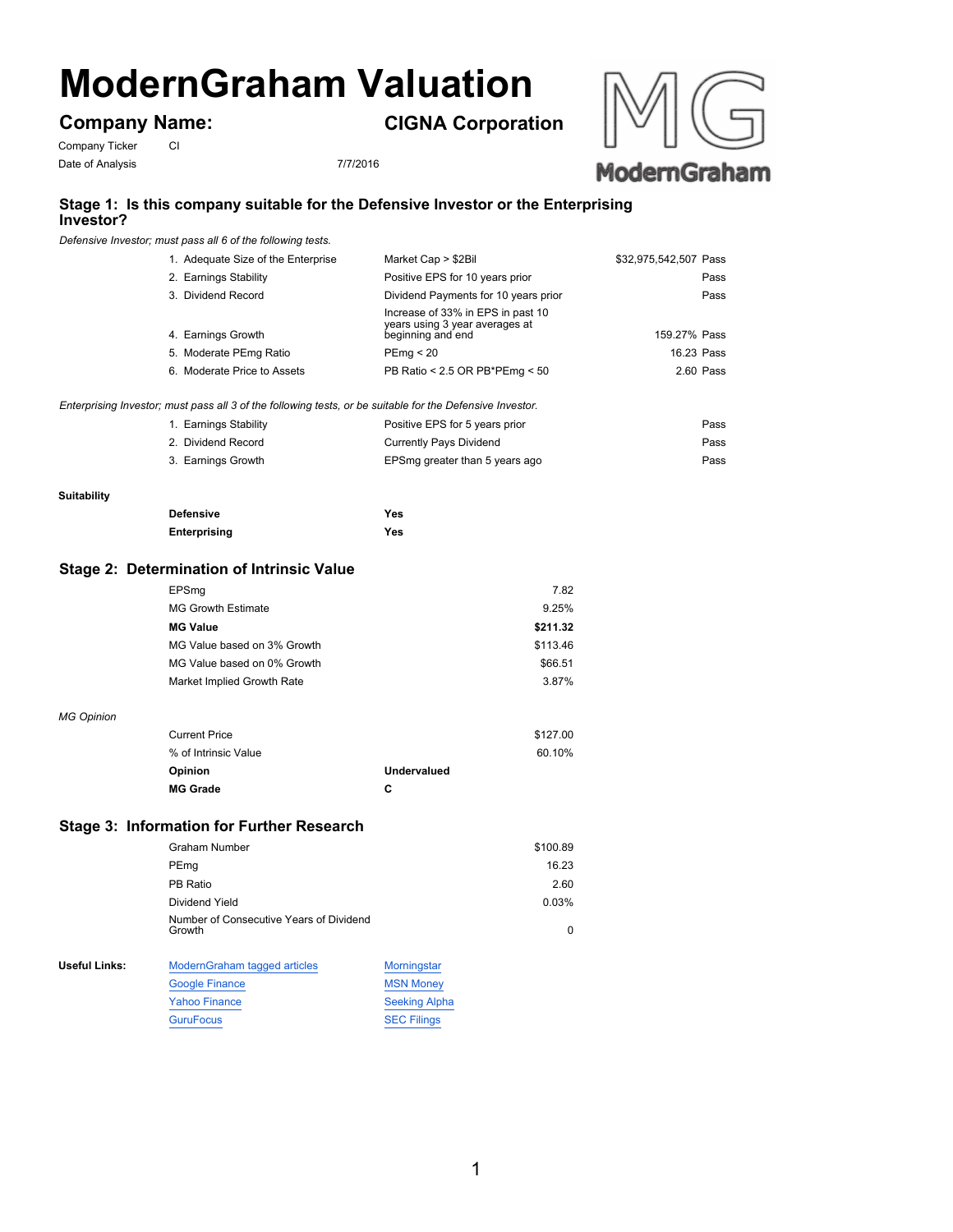| <b>EPS History</b>                  |          | <b>EPSmg History</b>                 |                  |
|-------------------------------------|----------|--------------------------------------|------------------|
| <b>Next Fiscal Year</b><br>Estimate |          | \$9.15 Next Fiscal Year Estimate     | \$7.82           |
| Dec2015                             | \$8.04   | Dec2015                              | \$6.87           |
| Dec2014                             | \$7.83   | Dec2014                              | \$6.08           |
| Dec2013                             | \$5.18   | Dec2013                              | \$5.16           |
| Dec2012                             | \$5.61   | Dec2012                              | \$4.84           |
| Dec2011                             | \$4.84   | Dec2011                              | \$4.26           |
| Dec2010                             | \$4.89   | Dec2010                              | \$3.85           |
| Dec2009                             | \$4.73   | Dec2009                              | \$3.37           |
| Dec2008                             | \$1.05   | Dec2008                              | \$2.86           |
| Dec2007                             | \$3.87   | Dec2007                              | \$3.61           |
| Dec2006                             | \$3.43   | Dec2006                              | \$3.10           |
| Dec2005                             | \$4.17   | Dec2005                              | \$2.66           |
| Dec2004                             | \$3.48   | Dec2004                              | \$1.82           |
| Dec2003                             | \$1.58   | Dec2003                              | \$1.19           |
| Dec2002                             | $-$0.94$ | Dec2002                              | \$1.21           |
| Dec2001                             | \$2.20   | Dec2001                              | \$2.25           |
| Dec2000                             | \$2.03   | Dec2000                              | \$2.20           |
| Dec1999                             |          | \$3.00 Balance Sheet Information     | 3/1/2016         |
| Dec1998                             |          | \$2.02 Long-Term Debt                | \$4,791,000,000  |
| Dec1997                             |          | \$1.63 Total Assets                  | \$58,884,000,000 |
| Dec1996                             |          | \$1.54 Intangible Assets             | \$6,029,000,000  |
|                                     |          | <b>Total Liabilities</b>             | \$46,209,000,000 |
|                                     |          | Shares Outstanding (Diluted Average) | 259,447,000      |